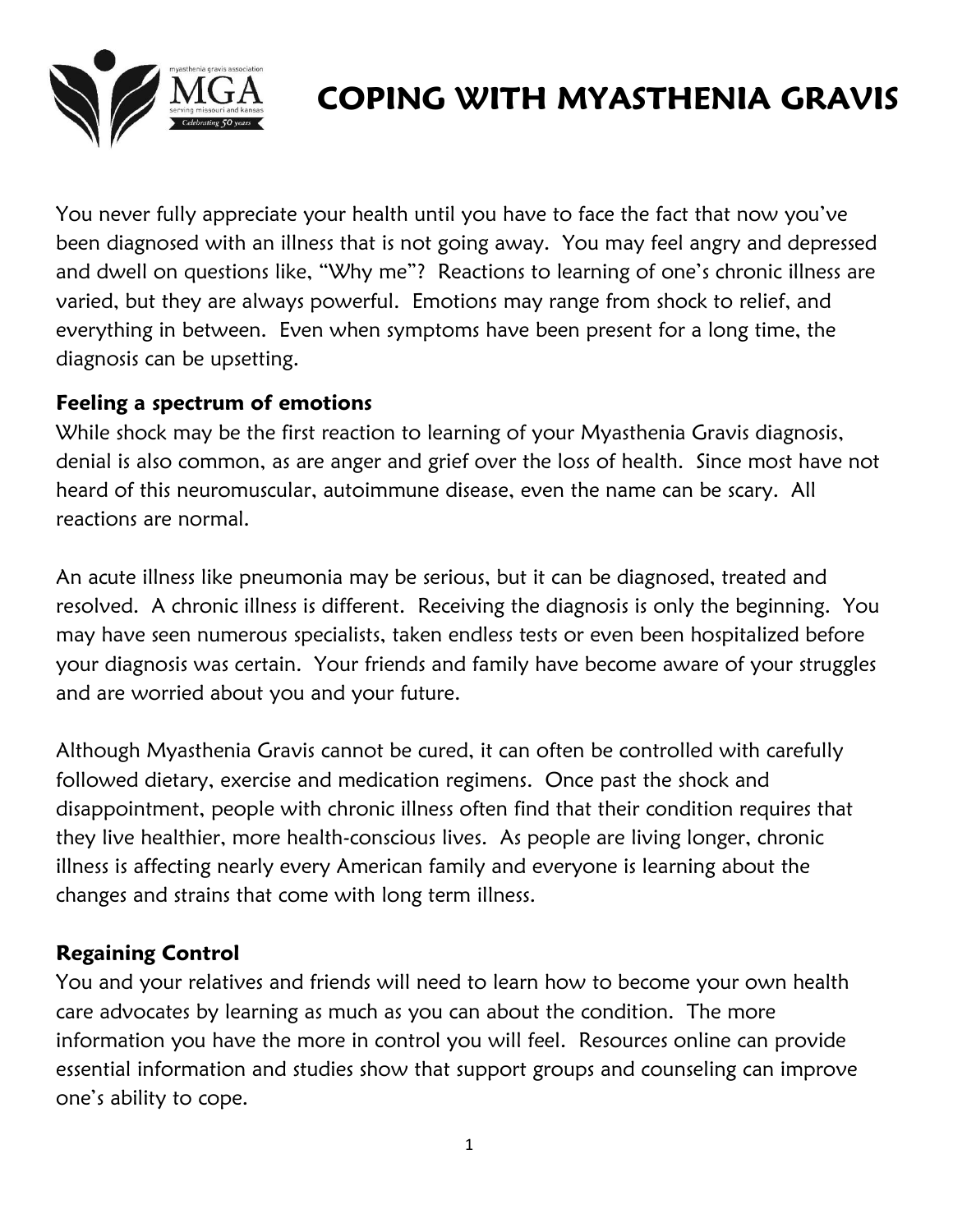A chronic illness changes your frame of reference; secure plans for the future may suddenly be overturned. You may not be able to depend on your body or livelihood. It's a good idea to avoid making major decisions at the initial diagnosis and during acute stages of dealing with Myasthenia Gravis symptoms.

### **Identify the challenges**

As you begin to get used to the day-to-day management of MG, consider activities and stresses that affect your ability to maintain a practicable quality of life. Take stock of what you can do and not do and try not to push yourself beyond good judgment.

#### **Learn how to relieve tensions**

To keep tensions at bay, acknowledge how you feel and determine reasonable and preferred hobbies or activities that give you a pleasant diversion or create joy. Enhance your relationships with friends and family and remember that it is important to have fun. Create private time for self-reflection.

#### **Understand your own coping process**

With the ongoing changes that can occur with chronic illness, adjusting to the changes is a challenge. Trying to manage with less money, fighting for health insurance benefits, form completion, etc., can require patience and skill. If you're a social person, joining a support group may help or if information helps you feel more in control, read all you can about Myasthenia Gravis.

#### **Consider your attitude**

Despite the strain of living with Myasthenia Gravis, you may find unexpected pleasures, such as meeting joint challenges with your family members. Developing a sense of humor is a great survival tool.

## **The importance of good communication**

Family and friendship relationships shift over time as roles and responsibilities change. Some of the people who are closest in your life may be so uncomfortable with your diagnosis that they may deny the illness. They may feel overwhelmed and cut off communication at a time when you really need them. It is not uncommon for family members and friends to feel hopeless, isolated and trapped under these circumstances.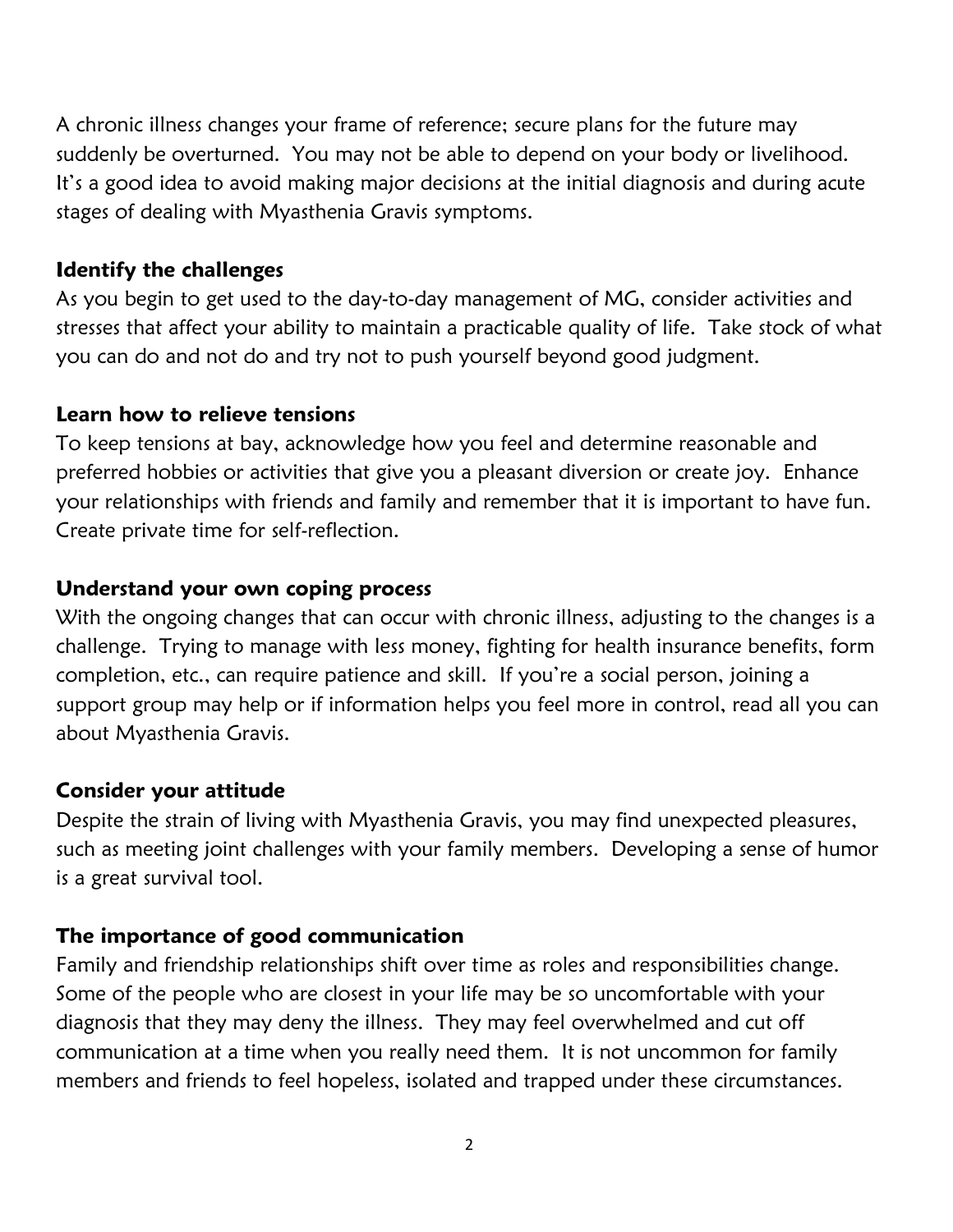Some well-meaning loved ones may fret over minor issues while holding back their pain, anger or resentment over your diagnosis. While you have a lot on your plate and it is not your responsibility to help everyone understand how living with Myasthenia Gravis has changed aspects of your life, your clear communication can help to normalize your important relationships.

- Identify your own needs
- Recognize that life is more than Myasthenia Gravis
- Learn to send "I" messages: "I really appreciate your willingness to do the laundry, since that gives me more energy to do other things".

You must organize the medical aspects of your life so that your care is consistent and accurate. Don't assume that all of your medical information is in your medical records in your physician offices. Test results, x-rays, reports, current medications and changes in symptoms need to be front and center in order for your physicians to determine your best care. Keep an MG Diary and record changes in medications, your response to medications and treatment, symptoms and potential rationale for symptoms; dates tests were taken, etc. Prepare for your physician appointment by reviewing your MG Diary and take notes to your appointment. Engage your physician in conversation and ask questions related to the management of your MG. Make the most of your appointment by being prepared and speaking up.

## **How to help family members understand Myasthenia Gravis**

The loving support of a family is a great comfort when living with a chronic disease, but your friends and family are not mind-readers. They do not know what you're thinking or feeling unless you tell them. It does not show a sign of weakness to reveal what you're going through….it actually shows a sign of strength and a step towards improving communication with those who are about you.

If your MG began with a sudden, perhaps even life-threatening event, it will have been quite a scare for everyone. At first family will gather around you and help in any way they can. But as time goes by, they may not realize how weak you still are. Each time you exhibit some energy they may see this as a sign that you are better and they may not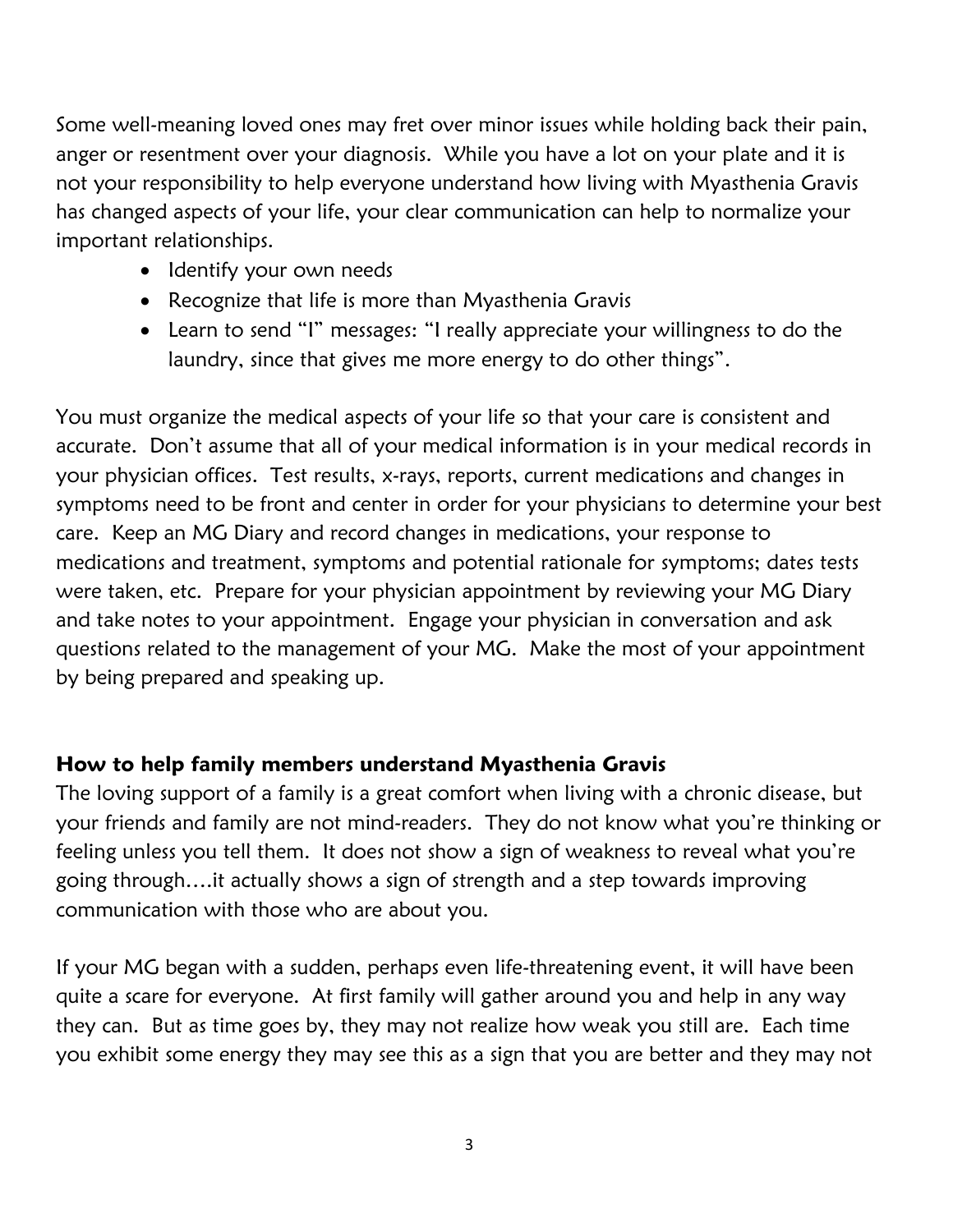understand that Myasthenia Gravis is a "fluctuating muscle weakness" so that muscle weakness may come and go.

In cases where MG comes on slowly, it can be even harder for you and your family. There may seem that there is no one point in time when the MG begins. It may have taken your doctor a long time to identify your condition and you may have been misdiagnosed several times. During that period, some family members may be sympathetic, but others may wonder if you have become a hypochondriac. You may have tried to keep up a cheerful front because you didn't want to be seen as a complainer. All this can result in a confusing time and you may wonder if your family really cares. It isn't a lack of caring, but their wanting you to be well and happy.

### **Finding the balance between dependence and independence**

Most of the time, you will be able to live your life without accommodations to Myasthenia Gravis, but there will be times when you require some assistance. Learning to work together is possible when you develop and maintain mutual respect and communication. Not everyone does things just like you do, so you might have to allow for a variety of methods, messes and even mistakes. Go with the flow.

## **Managing the financial crunch**

Coping with a chronic illness can result in loss of income, not to mention the increase in medical bills and medication. If you've been the major earner in the family, you may feel an extra burden of responsibility for making the mortgage payment or saving for children's education. Keep in mind that financial planning is a joint activity. Be sure to include as many family members as possible. Consider these ideas for lightening the load:

- Know your options: Look at what eventualities you'll need to plan for and what resources (savings, insurance benefits, Medicare) are available. You may want to meet with a financial adviser and lawyer. Be sure and read the fine print on insurance and disability policies your family has so you understand what benefits are needed and when you're eligible.
- Keep careful records: It's a good idea to keep copies of all letters and forms concerning insurance, bills, hospital records and prescriptions. Some medical expenses are tax deductible, while others may be reimbursed through your insurance plan.